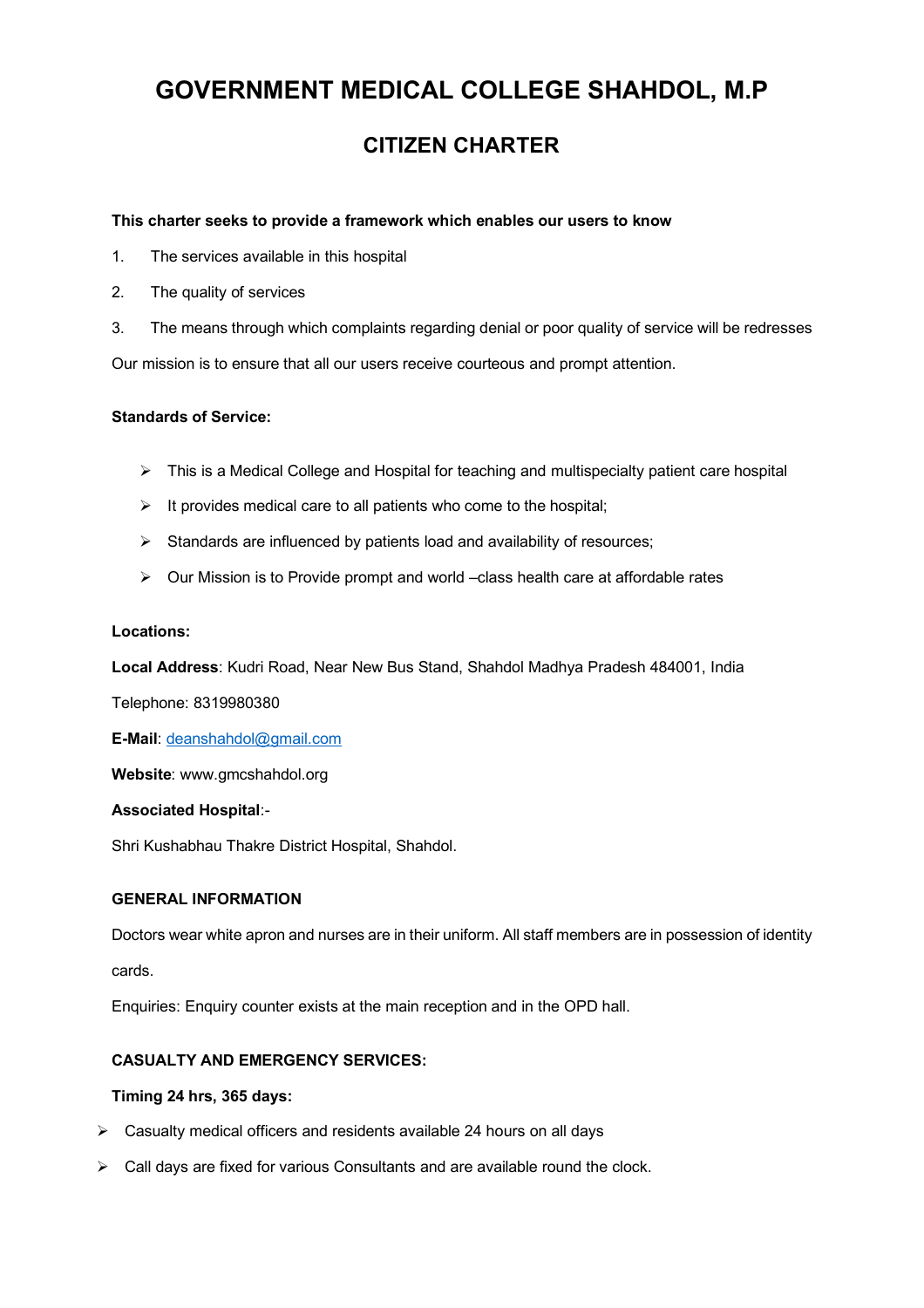# **OUT PATIENT DEPARTMENT**

# **Clinics**

- Ø General OPD (Medicine, Surgery, Gynaecology, Paediatrics, Eye, ENT, Orthopaedics and Dental) : 8 AM to 1 PM & 5 P.M to 6 P.M
- Ø Speciality Clinics (Immunization & Well baby, High Risk New born Follow-up, Asthma,)
- $\triangleright$  Registration Counter open 24 hours

# **Diagnostics**

Laboratory: Sample collection during OPD hours

Radiology: During OPD hours

# **Blood Bank:**

Blood Bank facilities available in the Hospital round the Clock ( 24 x 7)

# **INDOOR TREATMENT**

- $\triangleright$  All patients admitted in various wards of the hospital are treated as per the hospital policy.
- $\triangleright$  Diet provided to all indoor patients.
- $\triangleright$  Visitors are allowed only at notified visiting hours : 4 to 6 PM on all days, 10am-12pm on Sundays and holidays
- $\triangleright$  Facility of free treatment for Economically Weaker Section
- $\triangleright$  Staff nurses are on duty round the clock in the wards.
- $\triangleright$  Admitted patients should contact the staff nurse / Floor manager for any medical assistance they need

### **MISCELLANEOUS FACILITIES:**

- $\triangleright$  Wheel chairs and stretchers are available for non-ambulatory patients.
- $\triangleright$  Ambulance available, on payment, round the clock.
- $\triangleright$  There is a standby generator to cater to emergency services in case of breakdown of electricity.
- Adequate drinking water and toilet facilities are available.

**Pharmacy service** is located on the ground floor .

### **COMPLAINTS AND SUGGESTIONS**

- $\triangleright$  There may be occasions when our services may not be up to your expectations. Please do not hesitate to lodge your complaints with our MS.
- $\triangleright$  The Hospital is a no smoking and no alcohol zone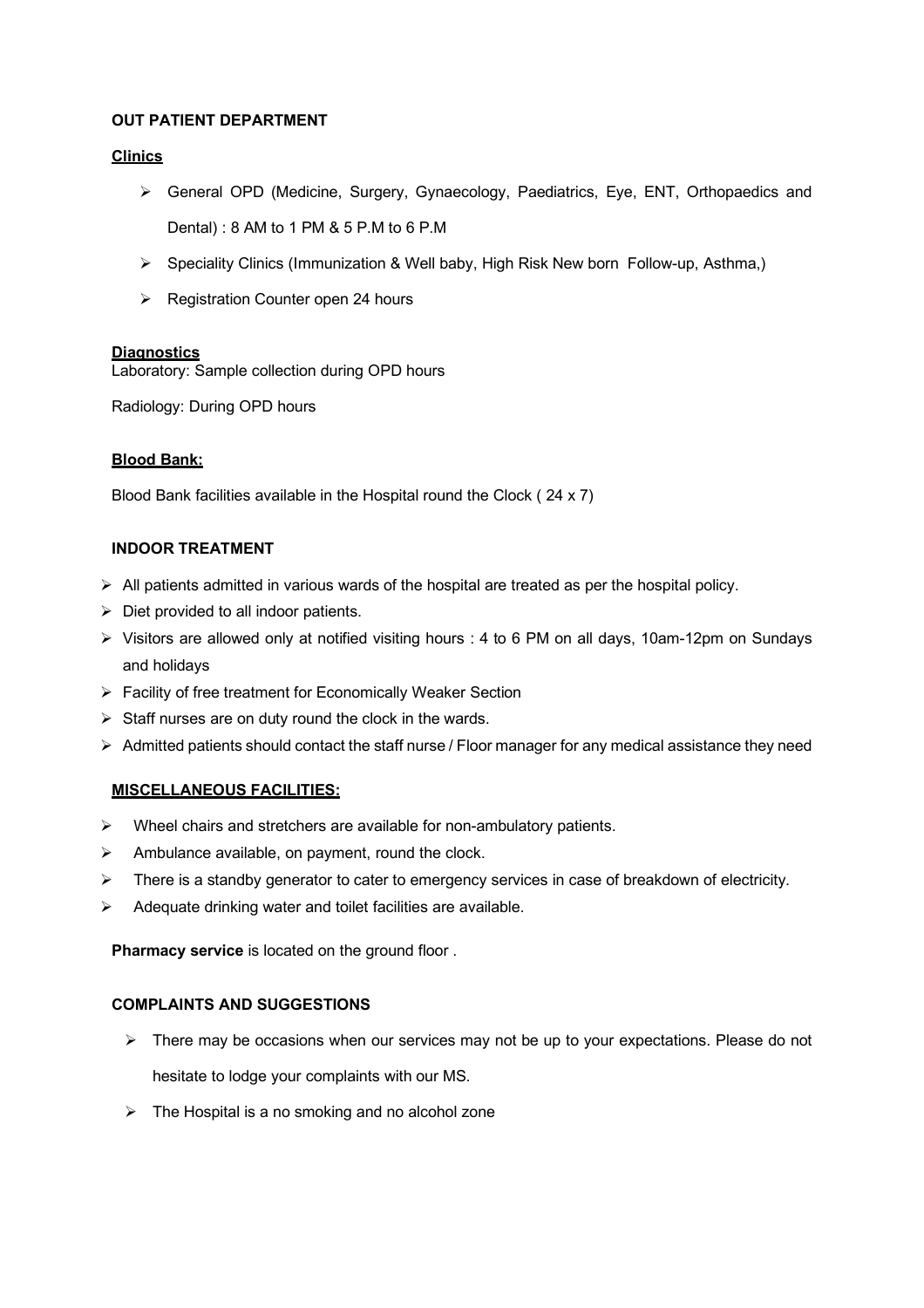At Government Autonomous Medical College Shahdol & Associated Hospital, we respect the individuals and their personal and unique needs. We expect that the observance of patients' rights will support mutual cooperation and greater satisfaction for the patients and hospital staff alike.

#### **As a patient you have the right to**

- $\triangleright$  Know the name, identity and professional status of all the people providing services to you and to know the physician who is primarily responsible for your care.
- $\triangleright$  Receive complete and current information concerning your diagnosis, treatment and prognosis in terms that you can understand.
- $\triangleright$  Accept or refuse any procedure, drug or treatment, and to be informed of the consequences of any such refusal. If there is conflict between you and your parents/ guardian regarding your exercise of this right, you and parents / guardian may need to participate in conflict resolution procedure.
- $\triangleright$  Expect that all communications and records related to your care will be treated confidentially.
- $\triangleright$  Obtain supportive care, particularly in critical illness or terminal illness, in management of severe pain and in bereavement.
- $\triangleright$  Obtain consultation with another physician regarding your care. This consultation may results in additional cost to you or your family.
- $\triangleright$  Request consultation with the hospital Ethics Committee regarding ethical issues involved in your care.
- $\triangleright$  Be transferred to other facility at your request or when medically appropriate and legally permissible. You have a right to be given a complete explanation concerning the need for such transfer. The facility to which you will be transferred must first accept you as a patient.
- $\triangleright$  Know if your care involves research or experimental methods of treatment. You have the right to consent or refuse to participate.
- $\triangleright$  Examine your bills and receive an explanation of the charges regardless of the source of payment for your care.
- $\triangleright$  Be informed of any hospital polices, procedure rules & regulations applicable to your care.

#### **As a Patient it is your responsibility**

 $\triangleright$  To provide all personal and family health information needed to provide you with appropriate care.

This includes reporting if you are in pain, or require pain relief.